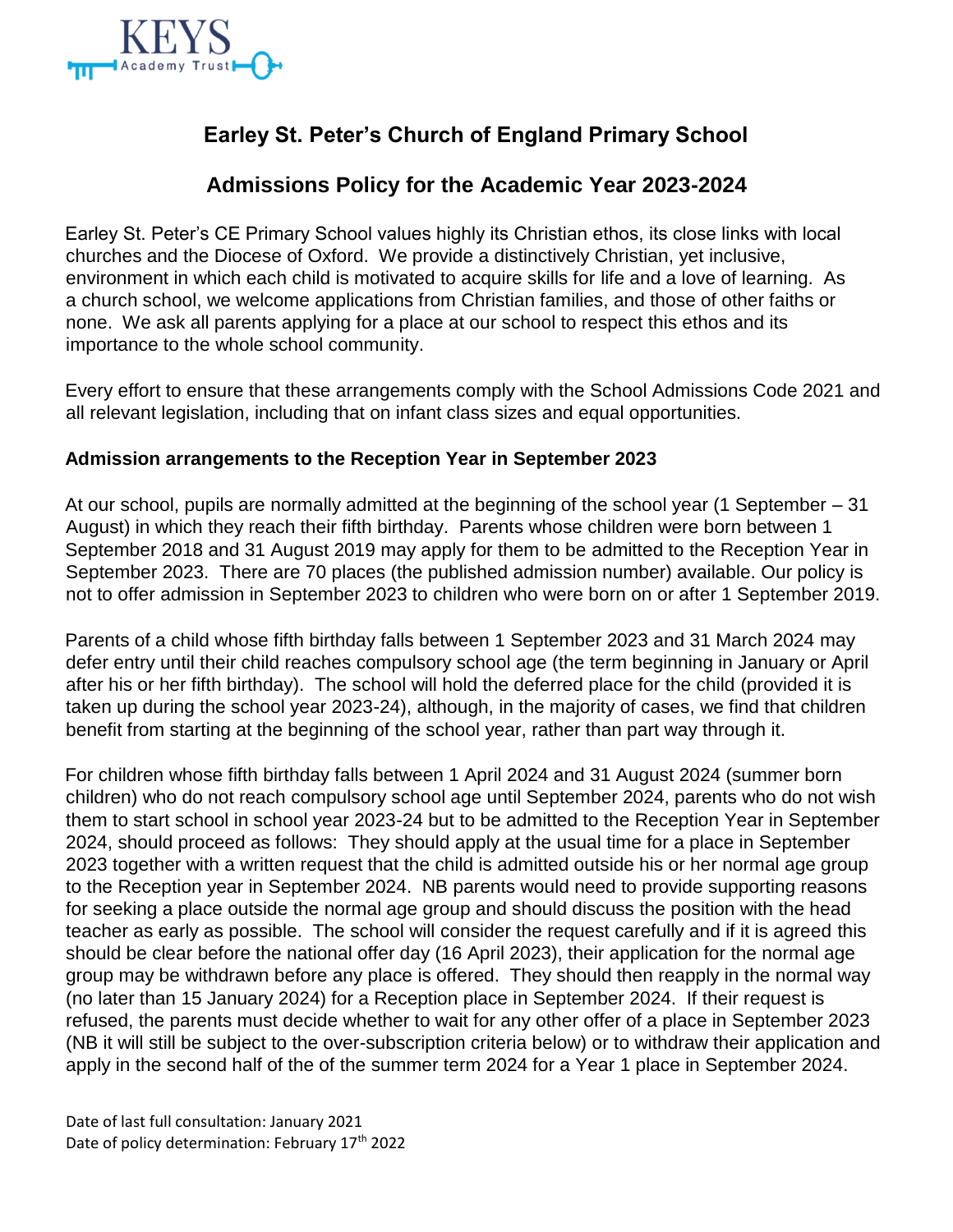

Parents should be aware that the Year 1 group may have no vacancies and it could be full with children transferring from the 2023-24 Reception Year group.

Until the child reaches compulsory school age, s/he may attend part-time. If parents wish to exercise this right they should discuss detailed arrangements with the headteacher.

**Parents (see Note 1) wishing to apply for the Reception Year in September 2023 must complete the common application form provided by their home local authority (the home LA). The home LA is the LA in whose area the parents live at the time of the application. The form must be returned to that LA no later than 15 January 2023. Applications received after this date will normally only be considered after all those received on or before the cutoff date Offers and refusals of places will be sent by the home LA on 16 April 2023.** 

**NOTE: Any of the information given on the application form and the church attendance form (the supplementary information form) may be verified, and the application re-categorized in the light of any inconsistencies.** 

#### **Over-subscription criteria**

Children with an Education Health and Care Plan (EHCP) naming Earley St. Peter's Church of England Primary School in the Plan or the Statement will always be offered admission.

If there are fewer applications than places available, all children will be offered places. If there is greater demand for admission than there are places available, the following criteria will be applied in the order set out below.

- **1** Looked-after children and children who were previously looked after, including those children who appear to have been in state care outside England, but ceased to be so as a result of being adopted. (See Note 2)
- **2** Families who have exceptional medical or social needs that make it essential that their child attends Earley St Peter's CE Primary School rather than any other. These needs must be fully supported by written evidence from the appropriate professional person involved with the family. (See Note 3)
- **3** Children with a normal home address (see Note 4) in the catchment area (see Appendix) and with sibling (see Note 5) on the roll of the school at the time of application and who is expected still to be in attendance at the time of entry to the school.
- **4** Children with a normal home address in the catchment area.
- **5** Children with church attendance, living within ecclesiastical parish. Children, one of whose parents is a regular worshipper (at least once a month for at least the

Date of last full consultation: January 2021 Date of policy determination: February 17<sup>th</sup> 2022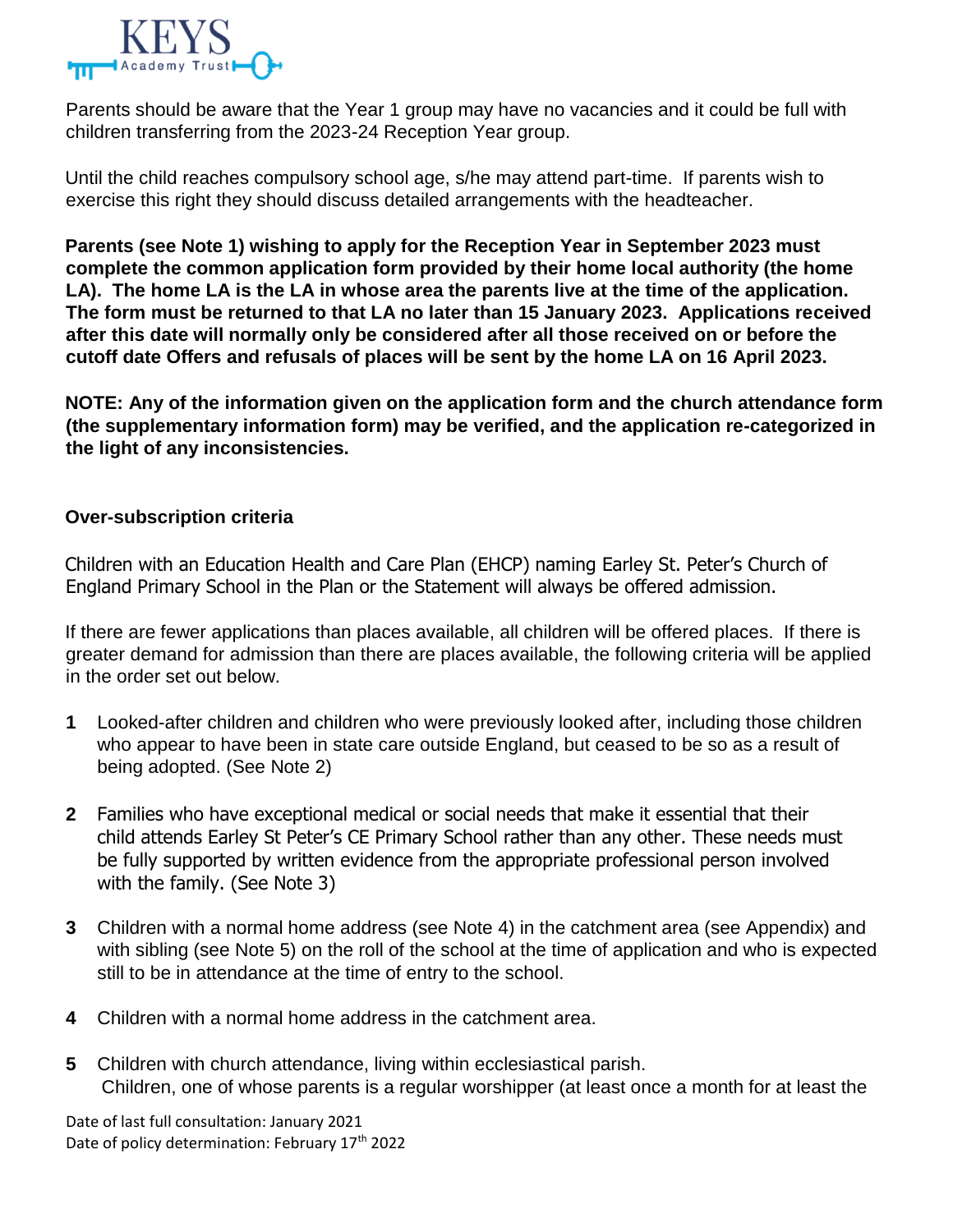

 12 months preceding the application date) and who live within the ecclesiastical parish at Earley St Peter's Church. In order for an application to be considered under this criterion the parent must complete the school's Church attendance form (countersigned by the relevant Minister) and send this form directly to the School. For those who have recently moved into the area and are attending Earley St. Peter's Church, worship prior to the move at their previous Anglican church will be taken into account (so the total qualifying period will be regular worship at least once a month for at least 12 months prior to the application date). The parent will also be required to provide a church attendance form, countersigned by the relevant Minister of the previous church, with their application.

- **6** Children with a normal home address outside the catchment area and with sibling on the roll of the school at the time of application and who is expected still to be in attendance at the time of entry to the school.
- **7** Other children.

Proximity of the child's home, as measured by the straight-line distance (see Note 6) between the home and the school with those living nearer being accorded the higher priority, will serve to differentiate between children in criteria 1 to 6 should the need arise. In the event that two distance measurements are identical, the school will use random allocation to decide which child should be offered the place. The process will be conducted in the presence of a person independent of the school.

#### **For entry to the Reception Year in 2021-2022, the school received 133 applications.**

**70** offers were made. The criteria applicable to the applications were as follows:

| 2020-2021                               | No. of applications | No. of offers |
|-----------------------------------------|---------------------|---------------|
| EH&CP naming school                     |                     |               |
| Category 1 Looked after                 |                     |               |
| Category 2 Church                       |                     |               |
| Category 3 Sibling in<br>catchment      |                     |               |
| Category 4 Catchment                    | 23                  | 23            |
| Category 5 Sibling outside<br>catchment | 16                  | 16            |
| Category 6 Other                        | 83                  | 20            |
| Total                                   | 133                 | 70            |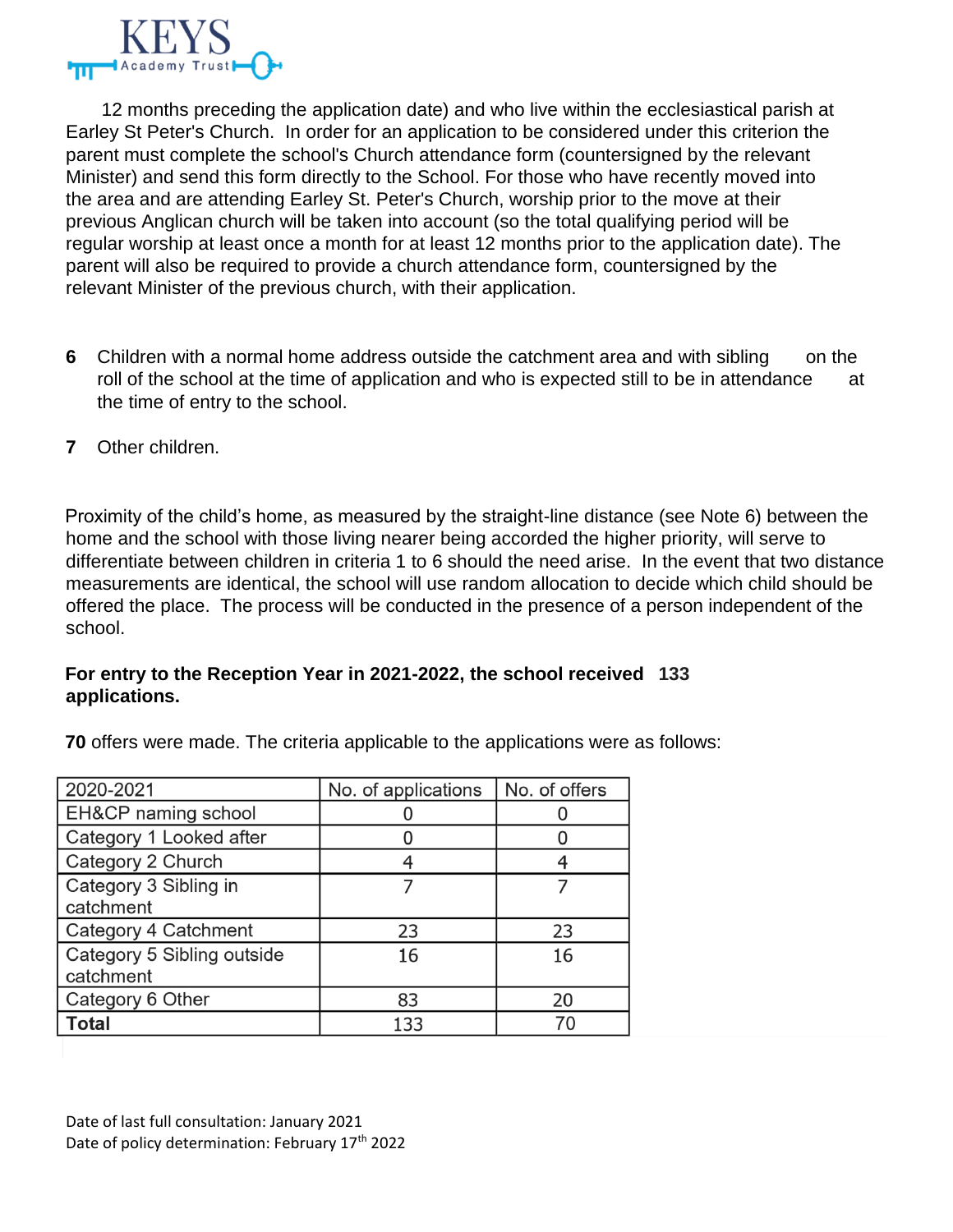

**NOTE**: A separate admissions policy is applied to Earley St. Peter's Nursery and an offer of a Nursery place does **NOT** guarantee an offer of a school place.

#### **All other admissions**

Admission to the school during the school year depends on whether or not there are places available. All year groups at the school have 70 places. Applications must be made directly to the school on a form available from the school. If there is a vacancy, and there is no child on the relevant continued interest list with a higher priority (according to the over-subscription criteria 1-7 above), a place will be offered.

In-year admissions or admissions at the beginning of school years other than Reception will be considered by the Governing Body only up to half a term in advance of the desired date for entry. For example for entry in January, the application will not be considered until after the October half term break.

If parents are moving house, the school will ask for evidence of the move, when considering any application for a place. Documentary evidence in the form of a solicitor's letter to confirm exchange of contracts, or a rental agreement for at least a period of six months will be required (Armed Forces personnel are exempt). If you are returning from elsewhere, to live in a home that you own, we will require evidence to show that you have returned. We will also ask for evidence that any previous house owned has been sold or is being sold. We would not accept an address where the one given is that of a second home with the main home being elsewhere. If there are two or more homes, we will check which is the main home, and may refuse to base an allocation of a place on an address which might be considered only temporary. Nor would we accept an address where the child was resident other than with a parent or carer unless this was part of a fostering or formal care arrangement. We would not normally accept an address where only part of a family had moved, unless connected with a divorce or permanent separation arrangement, in which case we would require proof.

#### **Admission outside normal age group**

Although most children will be admitted to the school within their own age group, requests from parents for school places outside their normal age group will be considered carefully eg. for those who have missed education due to ill health. Each case will be considered on its own merits and circumstances. However such admissions will not normally be agreed without a consensus between the parents, the school, the LA and any relevant professionals asked for their opinion by the Governing Body that it is in the best interests of the child.

#### **Continued interest list**

The school maintains a continued interest list for those children who are not offered a place, including those unsuccessful at appeal; the order of priority on the continued interest list is the same as the list of criteria for over-subscription. Continued interest lists are maintained for each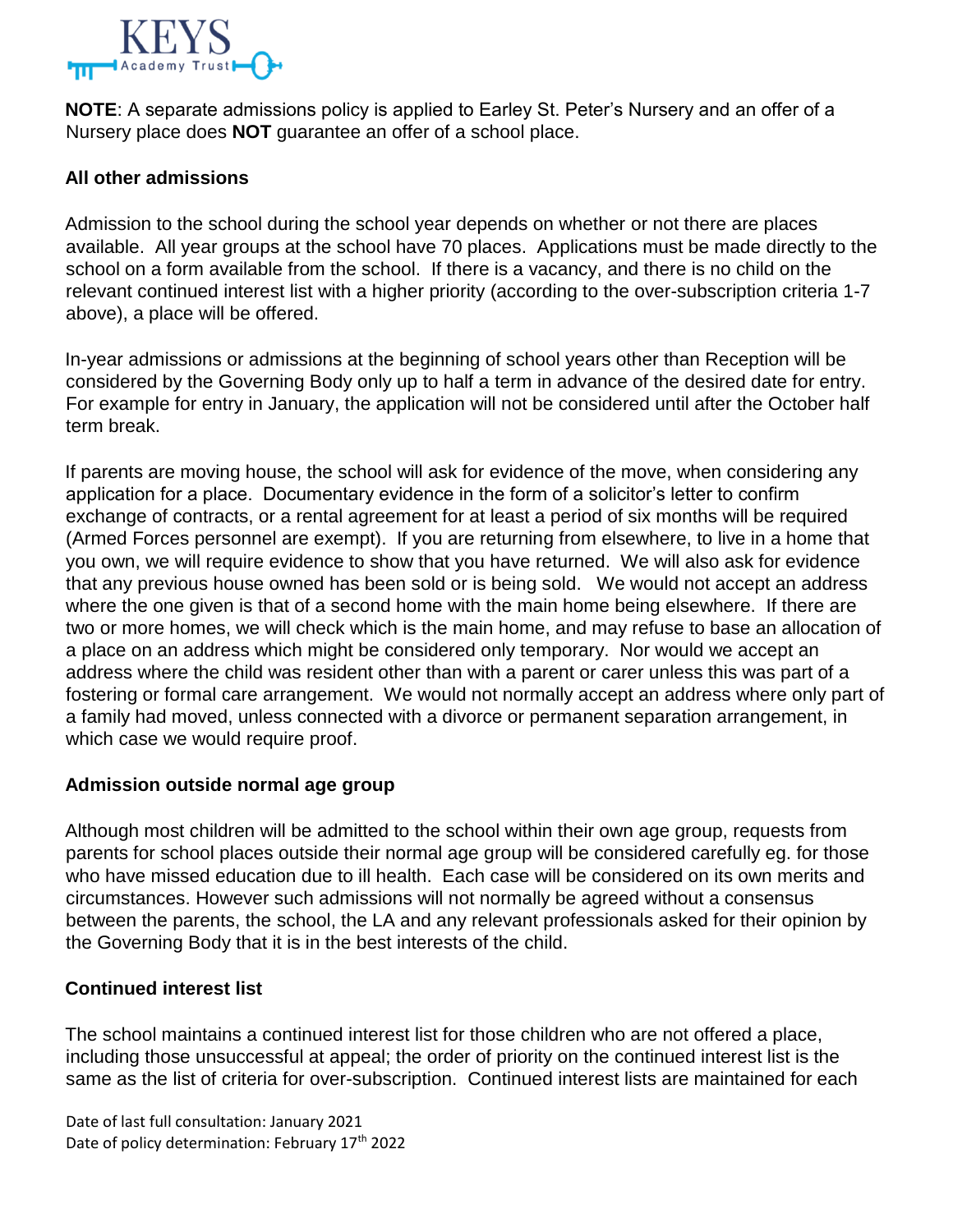

year group which is full. Should a casual vacancy occur, a place would be offered to the child at the top of the list using the over-subscription criteria (unless an application has been received that takes priority over the continued interest list). Positions on continued interest lists may go up or down due to pupil withdrawals or new or revised applications and no account is taken of the length of time spent on a list. The school periodically seeks confirmation that parents wish a child's name to be kept on the continued interest list.

A written offer will be sent to the most recent address provided for the child in question, and parents should note that if they do not accept the place by the date indicated in the letter (normally two weeks from the date of the letter), the place will be offered to the next name on the continued interest list.

#### **Multiple births**

In cases where there is one place available, and the next child on the list is a twin, triplet, etc., we would admit both twins (and all the children in the case of other multiple births) even if this meant exceeding the agreed admission number of 70 for Reception 2023-2024 or the number of places (70) in other year groups.

#### **Fair Access**

The school participates in the Wokingham Local Authority's Fair Access Protocol. This covers, for example, children who have moved into our area after the normal admission round, or who need to move school as a result of severe bullying or social issues. Children qualifying under the Fair Access Protocol may be offered a place even if there are no places available in the relevant year group and also take priority for admission over any child on the continued interest list.

#### **Appeals**

There are established arrangements for appeals against non-admission. These are heard by an independent appeal panel, convened by the Oxford Diocesan Director of Education. Details are available from the school, including the date by which an appeal should be submitted. It should be noted that, in the event of an unsuccessful appeal against non-admission to the school, the school does not consider any further application in the same school year (1 September – 31 August), unless there has been a material change in circumstances, for example a change of address which results in a move from outside the catchment area to inside it.

It should be noted that if a place is requested outside the normal age group and is refused, but one in the normal age group is offered, then there is no right of appeal.

#### **Further information**

Any requests for further information or to arrange a visit to the school should be addressed to the School. Telephone number 0118 926 1657 Email admissions@earley-st-peters.wokingham.sch.uk

Date of last full consultation: January 2021 Date of policy determination: February 17<sup>th</sup> 2022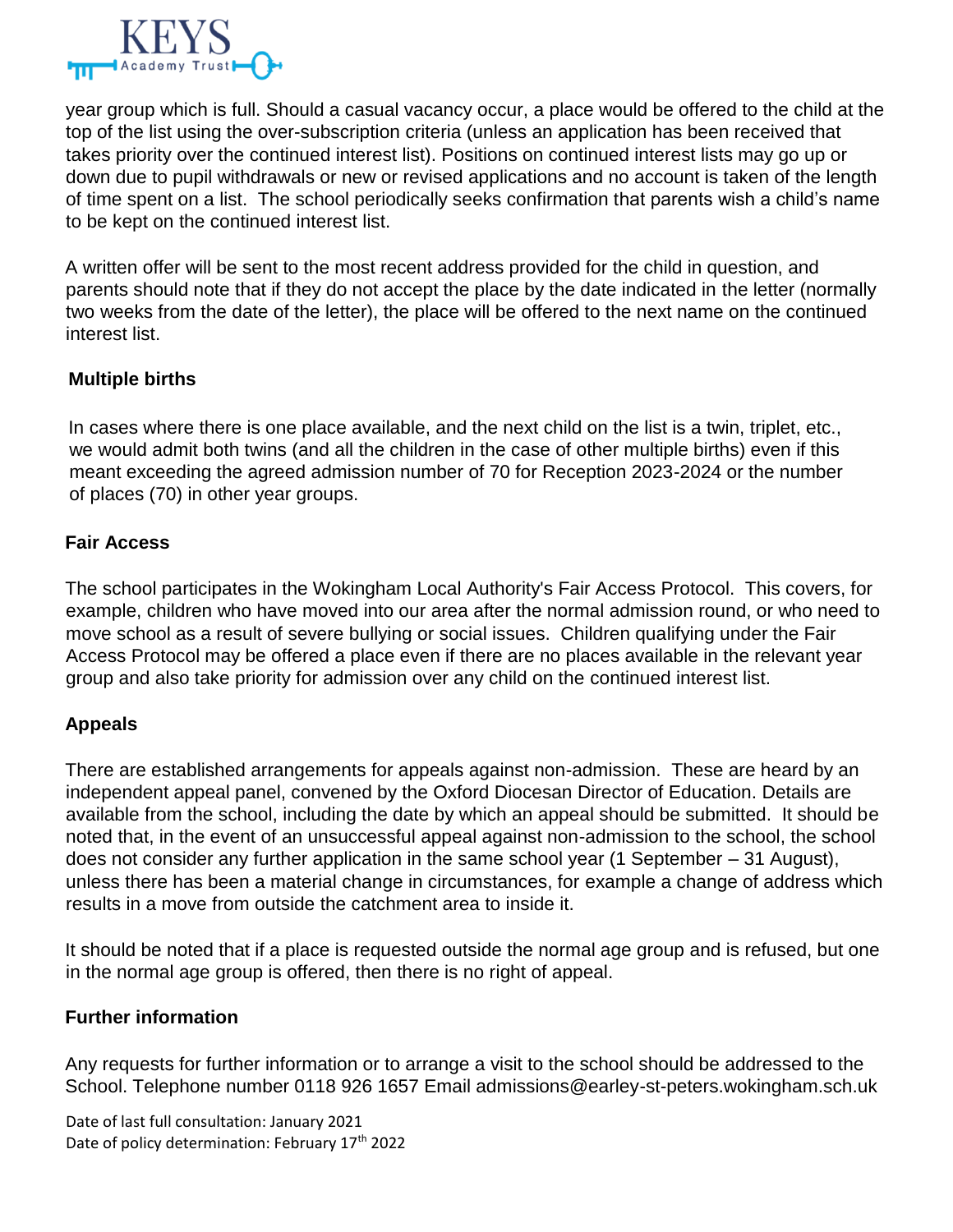

### **NOTES**

#### **Terms used are as defined below:**

**Note 1 "Parent"** is defined in law (The Education Act 1996) as either:

- any person who has 'parental responsibility' (defined in the Children Act 1989) for the child or young person; or
- any person who has care of the child or young person.

If you are in any doubt, please contact the school for advice.

**Note 2 "Looked after"** means a child in the care of a local authority or being provided with accommodation by a local authority in the exercise of its social services function. An adoption order is one made under the Adoption Act 1976 (Section 12) or the Adoption and Children Act 2002 (Section 46). A "child arrangements order" is one settling the arrangements to be made as to the person with whom the child is to live (Children Act 1989, Section 8, as amended by the Children and Families Act 2014, Section 14). A "special guardianship order" is one appointing one or more individuals to be a child's special guardian/s (Children Act 1989, Section 14A).

Internationally adopted, previously looked after children – IAPLC. These children now have the same priority as those looked after and previously looked after children in England. Applications under this criterion must be accompanied by evidence to show that the child is looked after or was previously looked after (e.g. a copy of the adoption, child arrangements or special guardianship order).

**Note 3** When applying under this criterion (exceptional medical or social needs), you must include supporting evidence from an independent professional person who is aware of the situation and supports your reasons for preferring Earley St Peter's CE Primary School. This supporting evidence must clearly demonstrate why the school is the most suitable and must illustrate the difficulties that would be caused if your child had to attend another school. The person supplying the evidence should be a doctor, heath visitor, social worker, etc. who is aware of your child's or your own case. The school reserves the right to ask for further evidence or clarification where necessary and may seek the advice of appropriate educational professionals where necessary.

**Note 4 "Normal home address"** means the child's home address. This must be where the parent or legal carer of the child lives with the child unless it is proved that the child is resident elsewhere with someone else who has legal care and control of the child. The address should be a residential property that is owned, leased or rented by the child's parent/s or person with legal care and control of the child.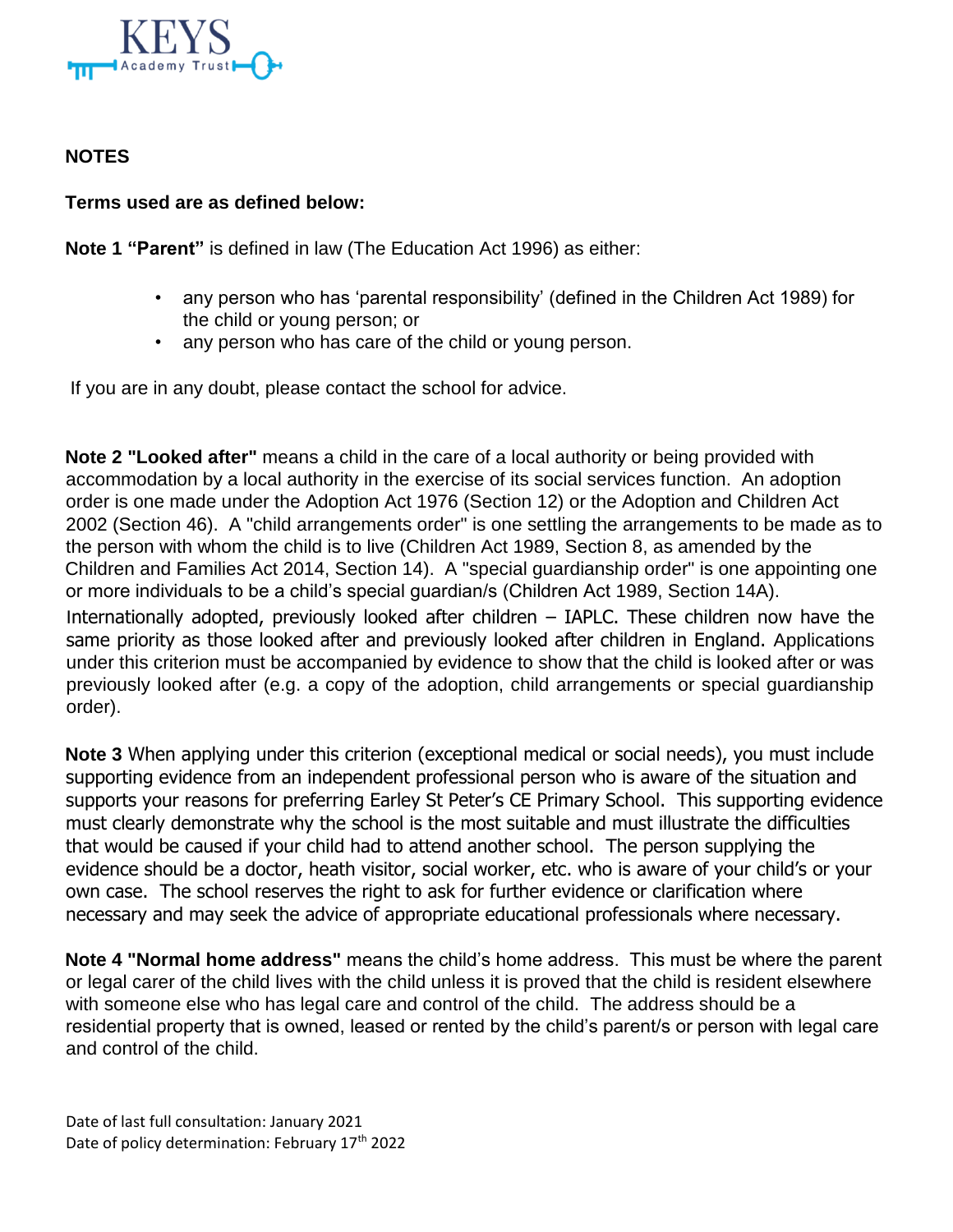

To avoid doubt, where a child lives with parents with shared responsibility, each for part of a week or month, the address where the child lives will be determined having regard to a joint declaration from the parents stating the exact pattern of residence. If the residence is not split equally, then the relevant address used will be that at which we are satisfied that the child spends the majority of the school week. Where there is an equal split or there is any doubt about residence, we will make the judgment about which address to use for the purpose of determining whether or not to offer a place. We will take into account, for example, the following:

- any legal documentation confirming residence
- the pattern of the residence
- the period of time over which the current arrangement has been in place
- confirmation from any previous school of the contact details and home address supplied to it by the parents
- where the child is registered with his/her GP
- any other evidence the parents may supply to verify the position.

We may ask for evidence of the normal home address in the form of a recent bill. This could be, for example, the most recent Council Tax bill, utility bill no more than three months old, a current TV license, buildings and contents insurance, mortgage statement or rent book which shows the address concerned. Parents who are unable to provide this evidence should contact the school to discuss what evidence might be acceptable. If it becomes clear or if there is any doubt that the parents and child are not living at the address given on the application form, the school may seek further evidence. The school works closely with the LA to ensure that places are not obtained at the school on the basis of false addresses, and, in cases of doubt, will take steps to verify the information provided. If a place at the school is offered, and it later becomes clear that the offer was made on fraudulent or misleading information (e.g. a false claim to living in the catchment area), and the school has denied a place to a child with a stronger claim, the school will withdraw the offer of a place. The offer can also be withdrawn even after the child has started at the school.

We regard a child's home address to be where he or she sleeps for the majority of the school week (Monday to Friday). We may ask to see official documentation, such as a child benefit book or medical card if there are reasons why a child does not live at his or her parent's address. For example, if he or she is resident with a grandparent, this needs to be made clear on the application form. If such arrangements are not declared or a relative's address is used on the application, we may consider that a false declaration has been made, and withdraw the offer of a place. Childcare arrangements are **not** sufficient reason for listing another address.

If parents move house after the application has been made, but before any offer of a place has been made, the home LA must be informed.

If parents are moving, we will ask for evidence of the move when considering any application for a place.

Date of last full consultation: January 2021 Date of policy determination: February 17<sup>th</sup> 2022 We would not accept an address where the one given is that of a second home with the main home being elsewhere. If there are two or more homes, we will check which is the main home, and may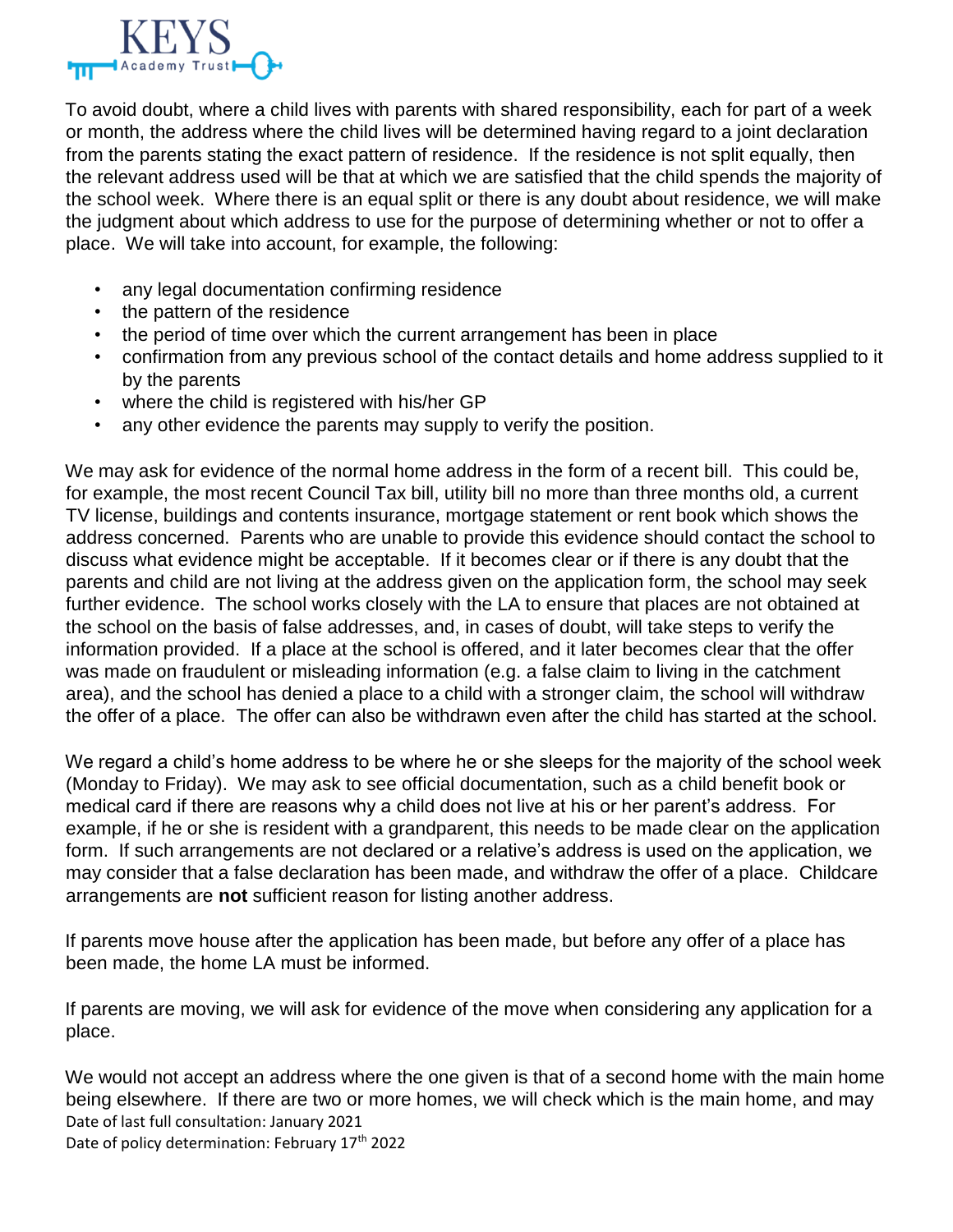

refuse to base an allocation of a place on an address which might be considered only temporary. Nor would we accept an address where the child was resident other than with a parent or carer unless this was part of a fostering or formal care arrangement. We would not normally accept an address where only part of a family had moved, unless connected with a divorce or permanent separation arrangement, in which case we would require proof.

**Note 5 "Sibling"** means brother or sister, half brother or sister, adopted brother or sister, step brother or sister, or the child of the parent/carer's partner, where the child for whom the school place is sought is living in the same family unit at the same address as that sibling. It is helpful if parents make it clear on the application form if the sibling has a different family name. When there is more than one sibling at the school, only the youngest need be listed on the application form.

**Note 6** The straight line distance used to determine proximity of the home to the school will be measured by a Geographical Information System adopted by the school, or by Wokingham Borough Council's system under which distances will be measured consistently and will be measured as a straight line between the Local Land and Property Gazetteer (LLPG) address points for the respective home address and school, using the Easting and Northing for each address point. These are then used to calculate the distance to three decimal points between the two address points using a 'direct distance mathematical routine' within the Capita ONE system used by the council's School Admissions Team into which the LLPG address points are imported. This calculates the distance from the values created through this process using Pythagoras' Theorem by measuring the distance in metres between the Easting and Northing for each end address point then multiplied by 0.000621317 to convert to miles. It should be noted that this calculation may not be exactly the same as that created by a Geographical Information System (GIS) product as the GIS product may build in a formula to allow for the curvature of the earth. This curvature does not begin to affect distance values until the distance is least 10 miles.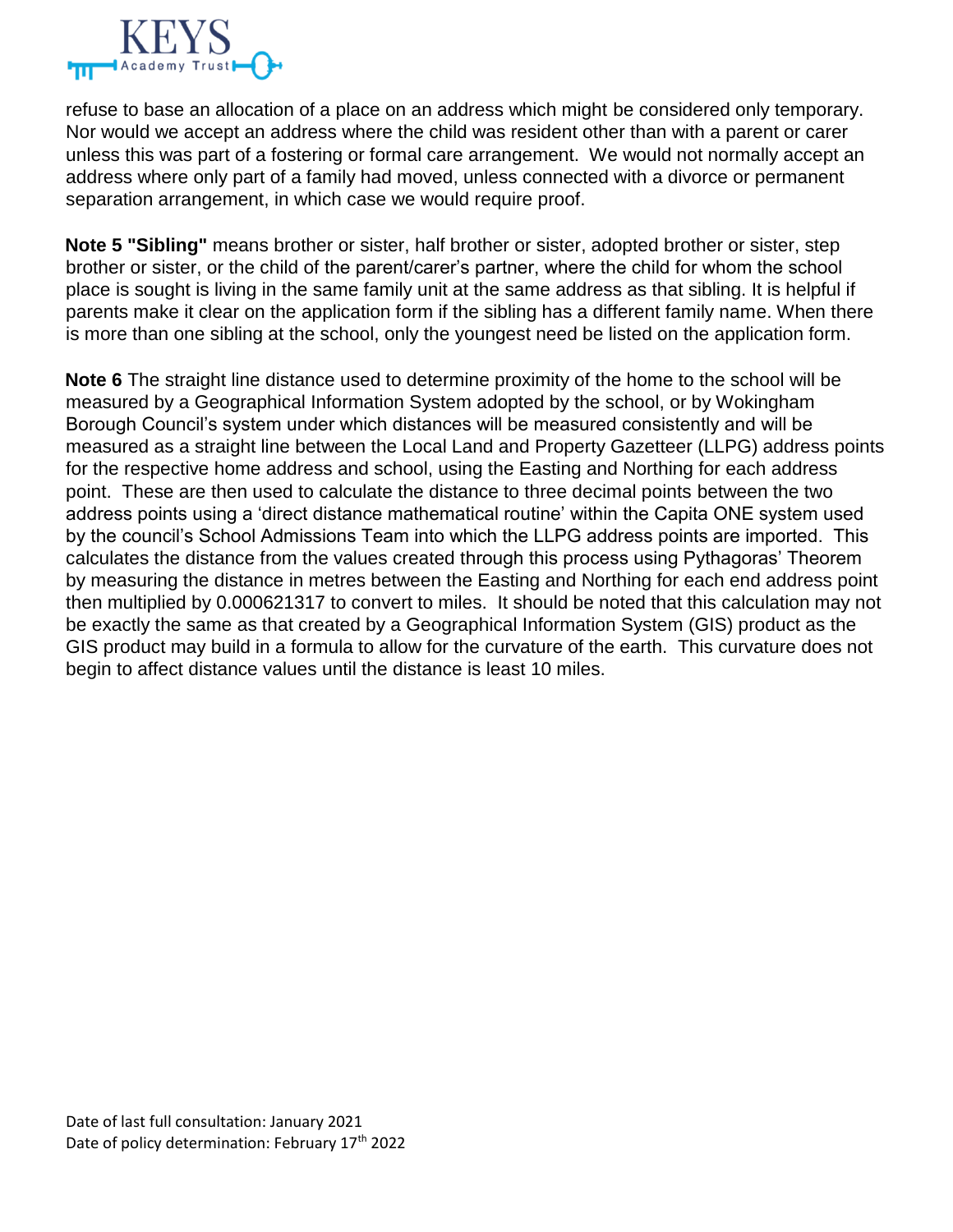

### **Appendix**

## **The school's catchment area, shown on the map below, includes the following roads**

| Anderson Ave                                                                                | <b>Fairview Avenue</b>                                               | <b>Palmerstone Road</b>                                                                                                                    |
|---------------------------------------------------------------------------------------------|----------------------------------------------------------------------|--------------------------------------------------------------------------------------------------------------------------------------------|
| <b>Barrington Close</b>                                                                     | <b>Gardner Place</b>                                                 | Pitts Lane                                                                                                                                 |
| <b>Blackthorn Close</b>                                                                     | <b>Gladridge Close</b>                                               | <b>Pocket Place</b>                                                                                                                        |
| <b>Bridges Grove</b>                                                                        | <b>High Tree Drive</b>                                               | <b>Sidmouth Grange Close</b>                                                                                                               |
| <b>Byron Road</b>                                                                           | <b>Hilltop Road</b>                                                  | Sidmouth Grange Road                                                                                                                       |
| <b>Chiltern Crescent</b>                                                                    | <b>Hitch Hill Close</b>                                              | <b>Stanton Close</b>                                                                                                                       |
| Church Road (both sides<br>excluding no.74 and odd<br>nos. $1 - 67$ )<br><b>Courts Road</b> | London Rd (south side<br>nos. $228 - 404$ only)<br><b>Mays Close</b> | Station Road (no 4, Corner House, No<br>5, Tudor Cottage, No 7, The Haven, No<br>9 Flats 1-5 and No 9, The Willows.<br><b>Sutton Close</b> |
| <b>Culver Lane</b>                                                                          | Mays Gate                                                            | The Drive                                                                                                                                  |
| Delamere Road                                                                               | Mays Lane                                                            | <b>Whitegates Lane</b>                                                                                                                     |
| <b>Eastcourt Avenue</b>                                                                     | <b>Milton Road</b>                                                   | Wokingham Road (north side nos. 197<br>$-301$ only)                                                                                        |
| <b>Erleigh Court Drive</b>                                                                  | <b>Nuthatch Drive</b>                                                |                                                                                                                                            |
| <b>Erleigh Court Gardens</b>                                                                | <b>Oldfield Close</b>                                                |                                                                                                                                            |